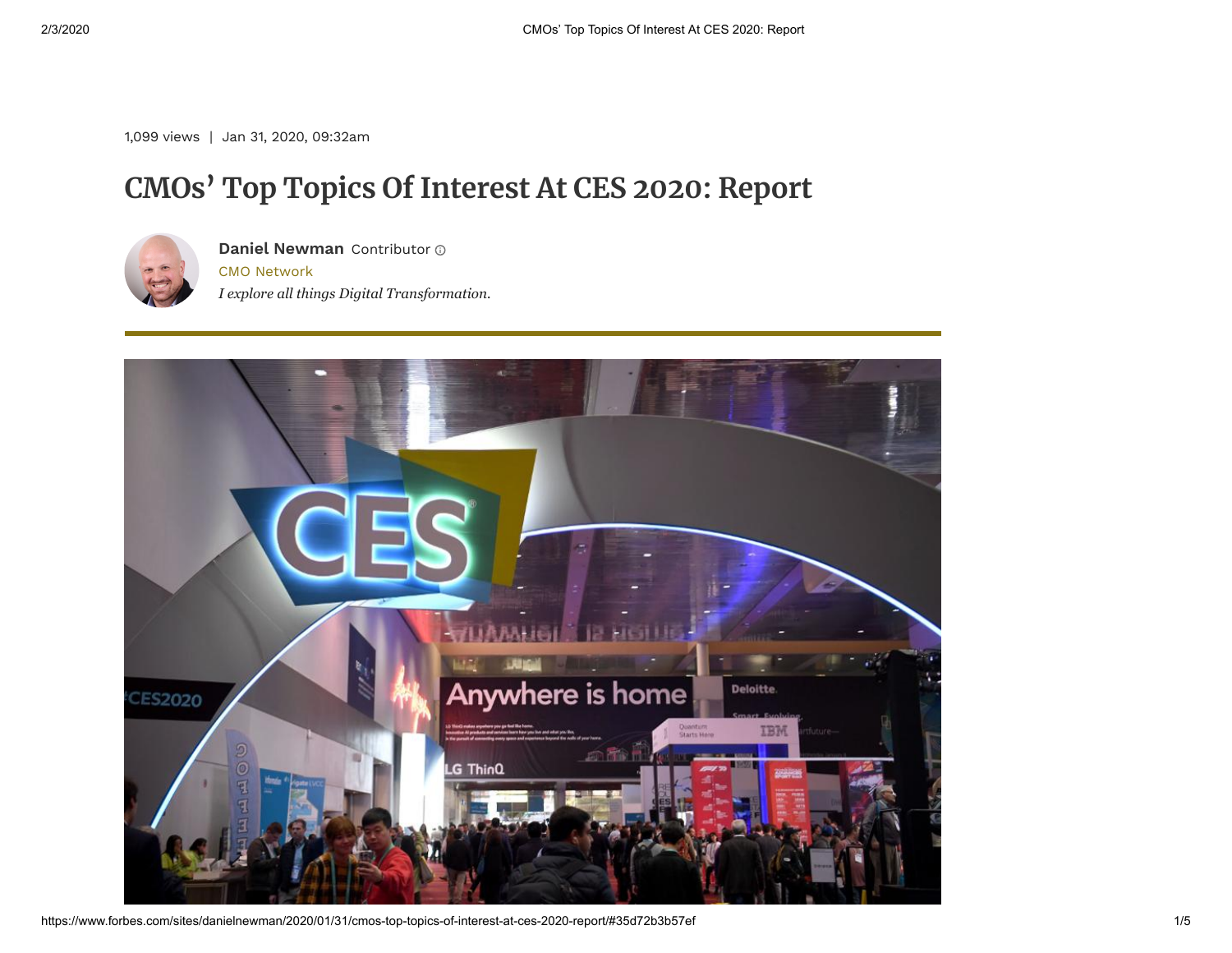XINHUA NEWS AGENCY/GETTY IMAGES

Earlier this month, thousands gathered in Las Vegas for the annual [CES](http://www.ces.tech/) convention likely the world's most talked-about event surrounding new consumer technologies. For more than 50 years, CES has been a showcase for next-gen innovation, with more than 20,000 new products and services being introduced each year. Some of these technologies quickly fall by the wayside. Others go on to be game changers in one or more industries. How do we know which will stick and which will fall flat? Data.

Just as they did [last year,](https://www.forbes.com/sites/jenniferrooney/2019/01/16/the-topics-and-trends-cmos-were-most-interested-in-and-talking-about-at-ces-2019-study/#390ed176745e) MavenMagnet has released a report on the top topics of interest at CES this year among CMOs. It's useful to look at these products from a CMO perspective because CMOs are the ones with boots on the ground, analyzing these products from a customer perspective: Will this help me know my customers better? Will it help my company create products that better serve them? Will it help my team communicate and work more efficiently for them? At least, these are the things they should be thinking about at CES.

What I found most fascinating in this year's MavenMagnet report is that the technologies CMOs were most interested in weren't necessarily the ones technologists like myself have been touting as most useful for the coming years—at least, not 100%. Why? Let's dig a bit deeper and see if we can nail down some reasons.

## **CMOs' Top Focus at CES: Marketing Innovation, Brand Fundamentals, and Consumer Centricity**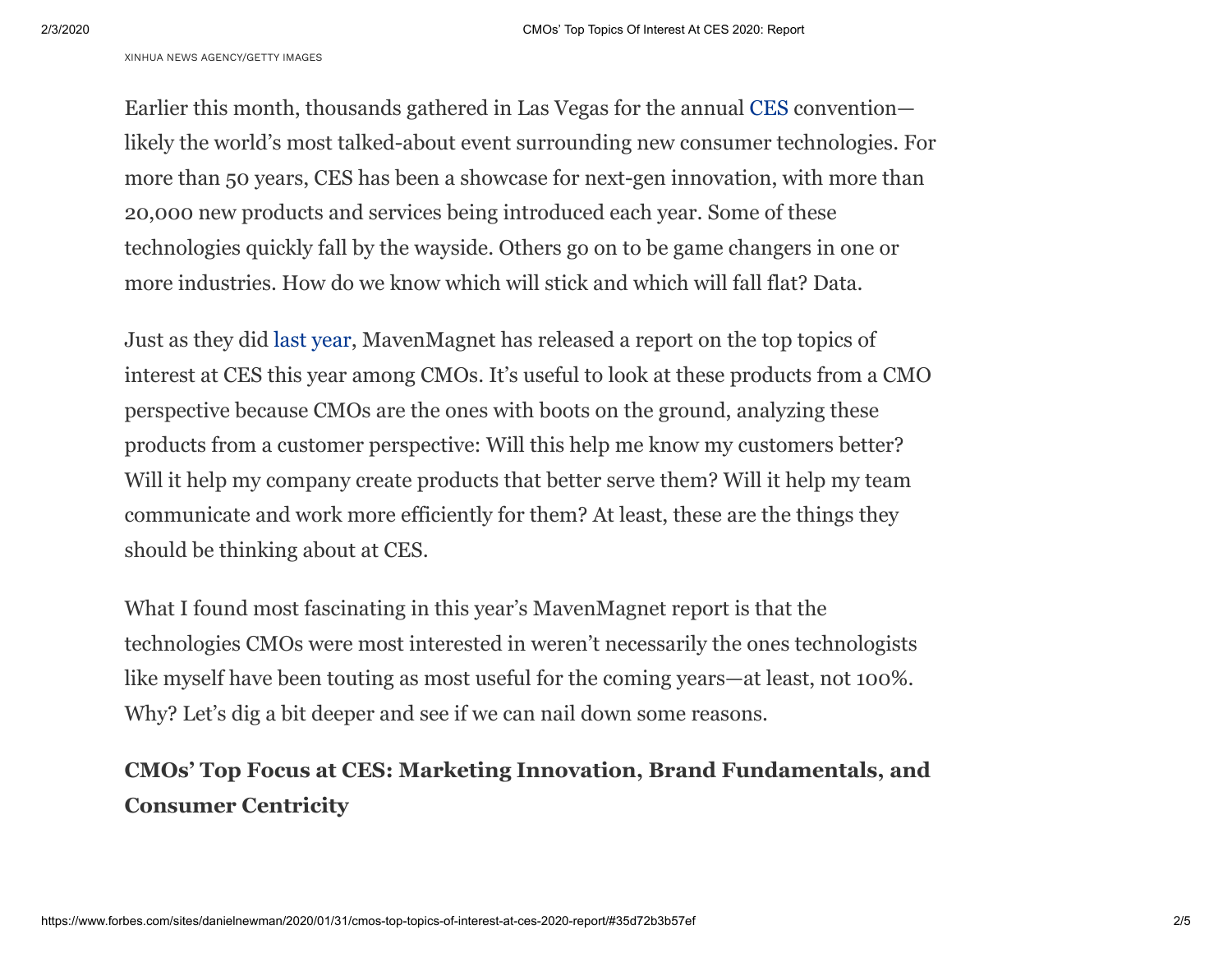2/3/2020 CMOs' Top Topics Of Interest At CES 2020: Report

OK, to be fair, I agree that all of these topics are noteworthy, although "marketing innovation" (taking top spot at 45%) is a broad category. The research broke it down into personalized experience, data-driven marketing, and intelligent products as the hottest innovations this year, and all of those technologies and services do speak to the purpose of digital transformation—helping to get to know the customer better with the hope of serving them better, as well.

One verbatim response from Hyundai CMO Angela Zepeda said it best: the experience of buying a car in today's digital marketplace is just as important as the car itself. Crazy, right? But also true. To make that experience a positive one means knowing our customers well enough to create an experience that suits them. Right now, there's huge opportunity for CMOs to increase personalization and elevate their brands through data and consumer-centric marketing, whether that's through more personalized content, more personalized marketing campaigns, or being able to differentiate one's brand to attract the customers that vibe best with it. In other words, for the most part, I can see why most CMOs focused on these issues at CES. What I don't understand is why they ignored a few others.

## **CMOs' Lesser Focus: 5G, Changing Roles, and Security**

Here's where I think CMOs missed a huge opportunity at CES. From what technologists know, [5G](https://futurumresearch.com/dell-technologiess-5g-vision-embraces-shifting-network-architectures/) is going to be a huge force in bringing reliable 24/7 connectivity—including things like the Internet of Things and blockchain—to the world. In fact, it's already a huge focus [throughout Asia](https://futurumresearch.com/5g-is-coming-all-eyes-on-china/). MavenMagnet's research, however, showed that just 16% of CMOs found 5G tech to be a top priority.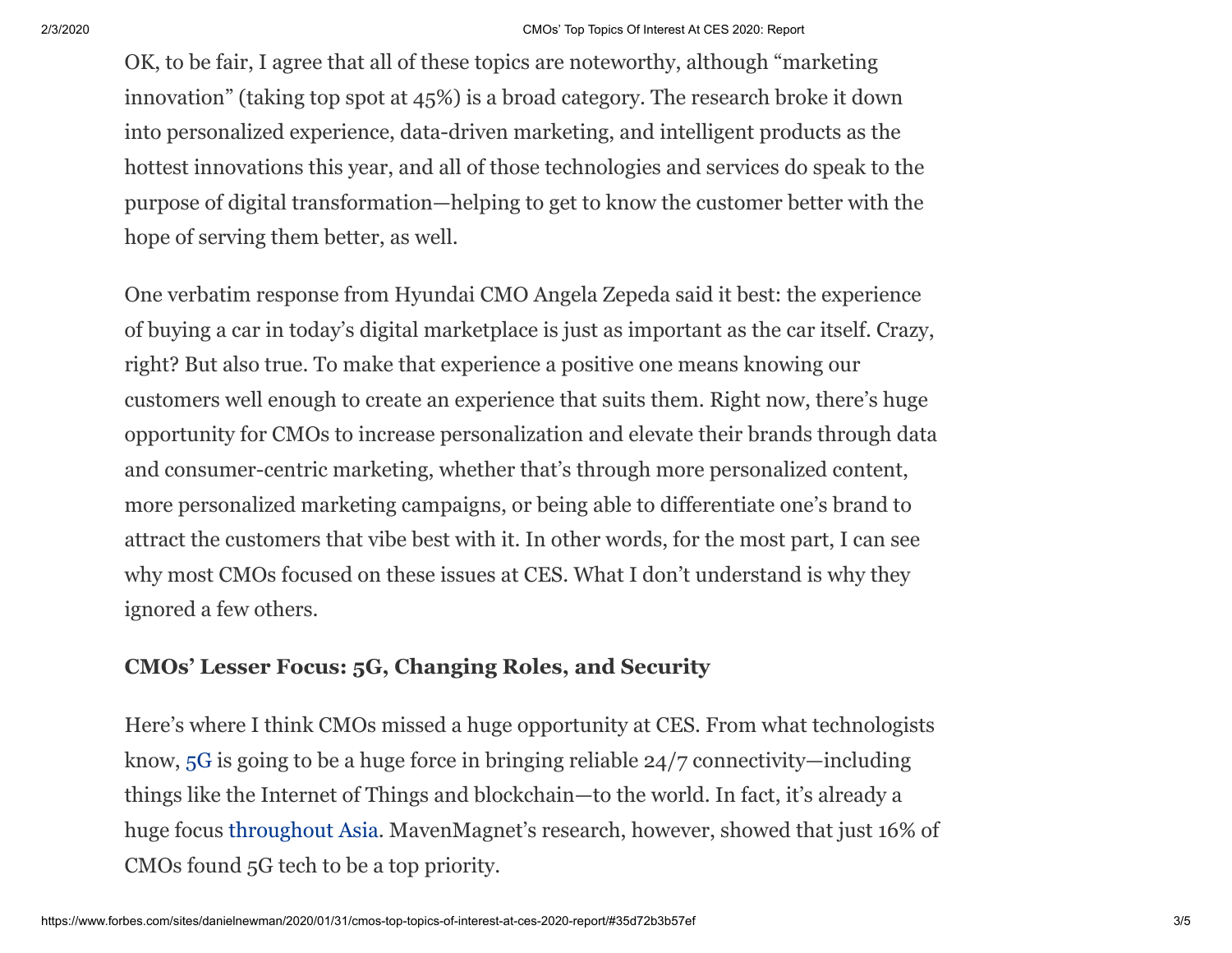2/3/2020 CMOs' Top Topics Of Interest At CES 2020: Report

Also surprising: We've been reading a lot about the [changing role of the CMO](https://futurumresearch.com/are-cdos-replacing-cmos/) in digital transformation. Of all people, you'd think CMOs would be interested in learning more about that. But the MavenMagnet research showed that workplace trends and changes were a priority for just 12% of CMOs.

Last, while the amount of data flowing around the ether clearly indicates a growing need [for data protection and privacy \(and new regulations like the](https://oag.ca.gov/privacy/ccpa) [GDP](https://gdpr-info.eu/)[R and California](https://oag.ca.gov/privacy/ccpa) Consumer Privacy Act), just 10% of CMOs at CES were focused on this issue. What does this disconnect tell us about CMOs in digital transformation?

For one, I think it shows that most of us will tend to focus on the new and exciting, rather than the nuts and bolts that hold digital transformation together when we have the opportunity—especially when that opportunity is in Vegas. 5G, security, and job changes—those aren't necessarily fun to think about. They're structural. They're necessary. But they aren't exciting and cool, which is what CES is all about.

Second, it shows that CMOs simply have way too much to focus on in digital transformation. Yes, marketing innovation is important, as is brand development, and customer-centricity, and personalization, and on and on and on. But there is simply no way that a single CMO could prioritize all of these things, along with the almost greater necessities of security and workplace development. When it comes to a singular job—it's just too much.

I do want to stress that the MavenMagnet represents just a mini glimpse into the modern CMO's brain—what they're thinking about most in today's digital marketing environment. And in their defense, data privacy and 5G aren't exactly rock-your-socks